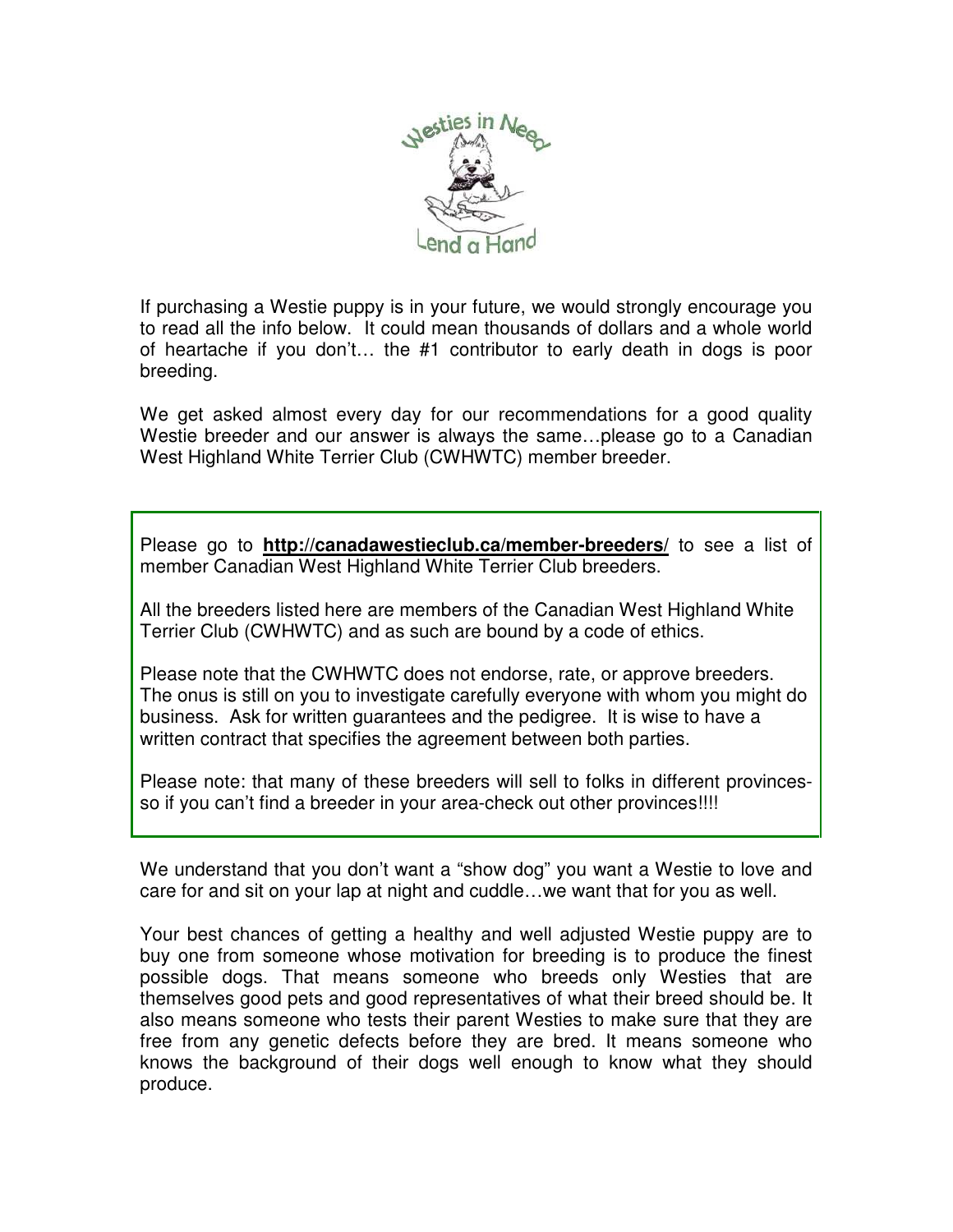In most cases, the people who are responsible breeders do show their dogs, in order to determine that they do indeed represent the breed that they are supposed to be. Show and performance events are how responsible breeders make sure that their Westies both look and act how their breed is supposed to look and act.

Most rescues deal with 2 problems: puppy mills and backyard breeders (BYB) and Westies in Need is no exception.

Westies in Need (WiN) is the largest Westie rescue organization in Canada. We are a volunteer rescue group, providing care for Westies that have been surrendered, taken from puppy mills or are in danger of losing their lives in local Animal Control facilities. The dogs that come into our rescue program come to us from various means…some are strays; some have been surrendered, abandoned or left at shelters by owners who no longer can care for them. We had 108 Westies come through our organization last year alone.

When we receive a call from a person who needs to surrender their dog to us we always ask them where they got their Westie from and without fail the answer is either a pet store or a back yard breeder.

Education is paramount to Westies in Need, (when you know better you do better!) so if the person answered that they got their Westie from a pet store, we must break the news to them that yes, they did inadvertently support a puppy mill or backyard breeder.

Every "doggie in the window" at a pet store is from a puppy mill or back yard breeder. No matter what the pet store owner tells you, reputable breeders DO NOT sell to pet stores. EVER!

We understand the emotion of their purchase…we are major dog lovers and want to "save" every dog we see….BUT even if you feel sorry for the puppy in the pet store, by purchasing him, you are supporting the puppy mill and BYB business and opening another spot for a mill puppy. If there is NO demand, there will be no supply.

Everyone can agree that puppy mills are terrible and must be stopped, however the discussion of backyard breeders is always a much touchier topic. Westies in Need is always trying to educate our families on what constitutes a BYB and how to spot them!

## **NEVER PURCHASE A DOG OR PUPPY FROM WEBSITES LIKE KIJIJI. THESE ARE THE WEBSITES THAT BACKYARD BREEDERS AND PUPPYMILL ADVERTISE**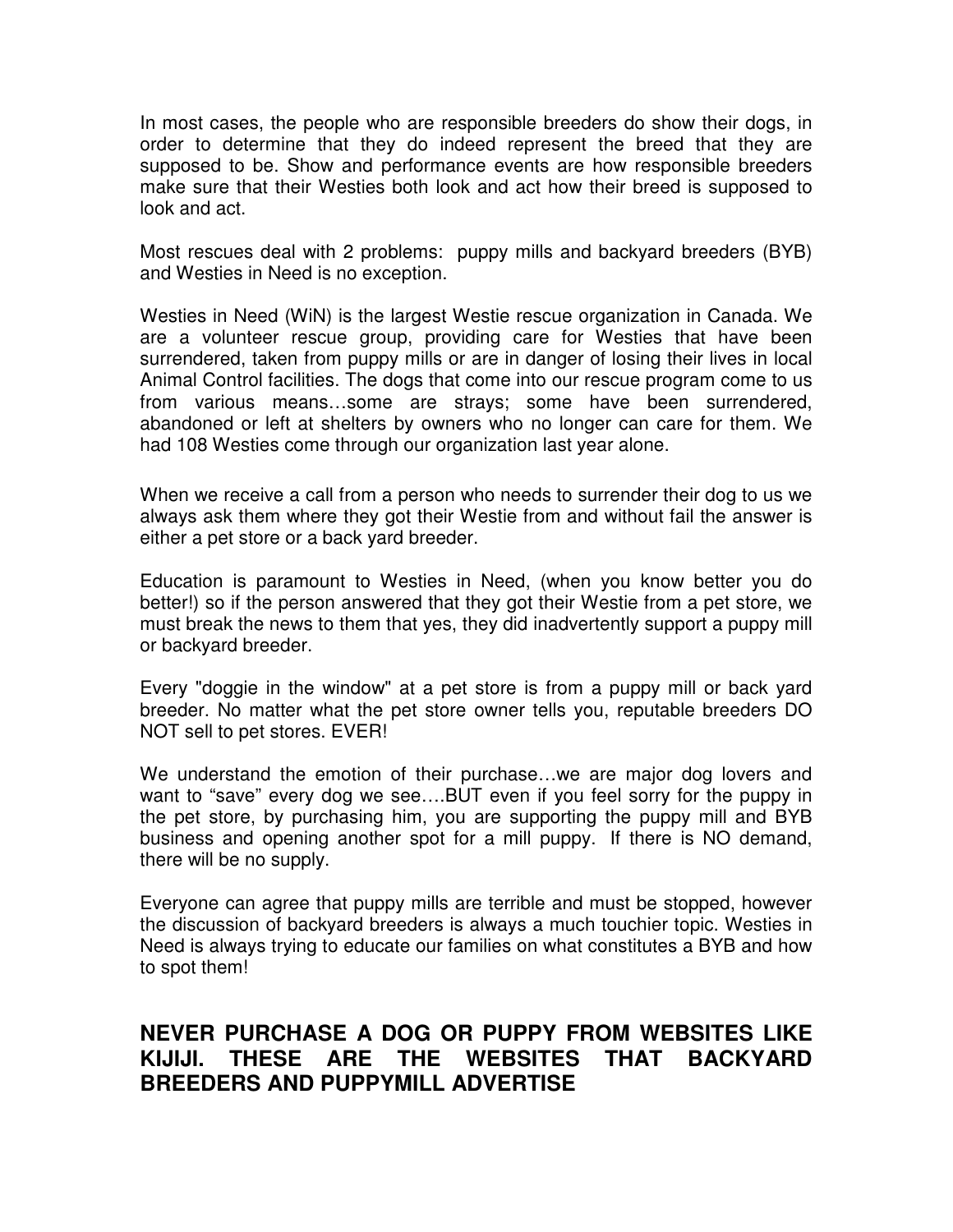

We must first and foremost begin with the subject of the Canadian Kennel Club (CKC) The CKC has 2 main jobs:

- 1. to register pure bred dogs
- 2. be the governing body for dog shows

The CKC does NOT check "breeder" references, does not do kennel visits or any follow up in any way for any "breeder" who has paid the required fee to become a member of the CKC…none at all.

A "breeder" who is CKC registered (which simply means they paid a membership) or has CKC registered puppies is **NOT** the benchmark you are looking for when purchasing a puppy.

If a sickly female Westie with chronic skin problems is mated with an aggressive male who has an active bite history and they produce purebred puppies…the puppies can be registered with the CKC—pure and simple---no health checks, no questions asked!

On the other hand, the National Canadian West Highland White Terrier Club (CWHWTC-what is known as our breed club) has very high standards. The breeders who have applied and have been accepted and approved to be breeder members have had many "hoops" to jump through.

They must breed their Westies for health and temperament. They must breed quality not quantity and breed to improve the breed. Their dogs usually have titles(s) and they always have extensive, multi generation pedigrees on their Westies. They are happy to discuss pedigree information.

CWHWTC member breeders must keep up to date with genetic issues in our breed and they do genetic screening on their breeding dogs and are willing to share those results. An approved breeder does not breed a female before her second season or 14 months of age and are sure to allow sufficient time for her to recover before breeding another litter.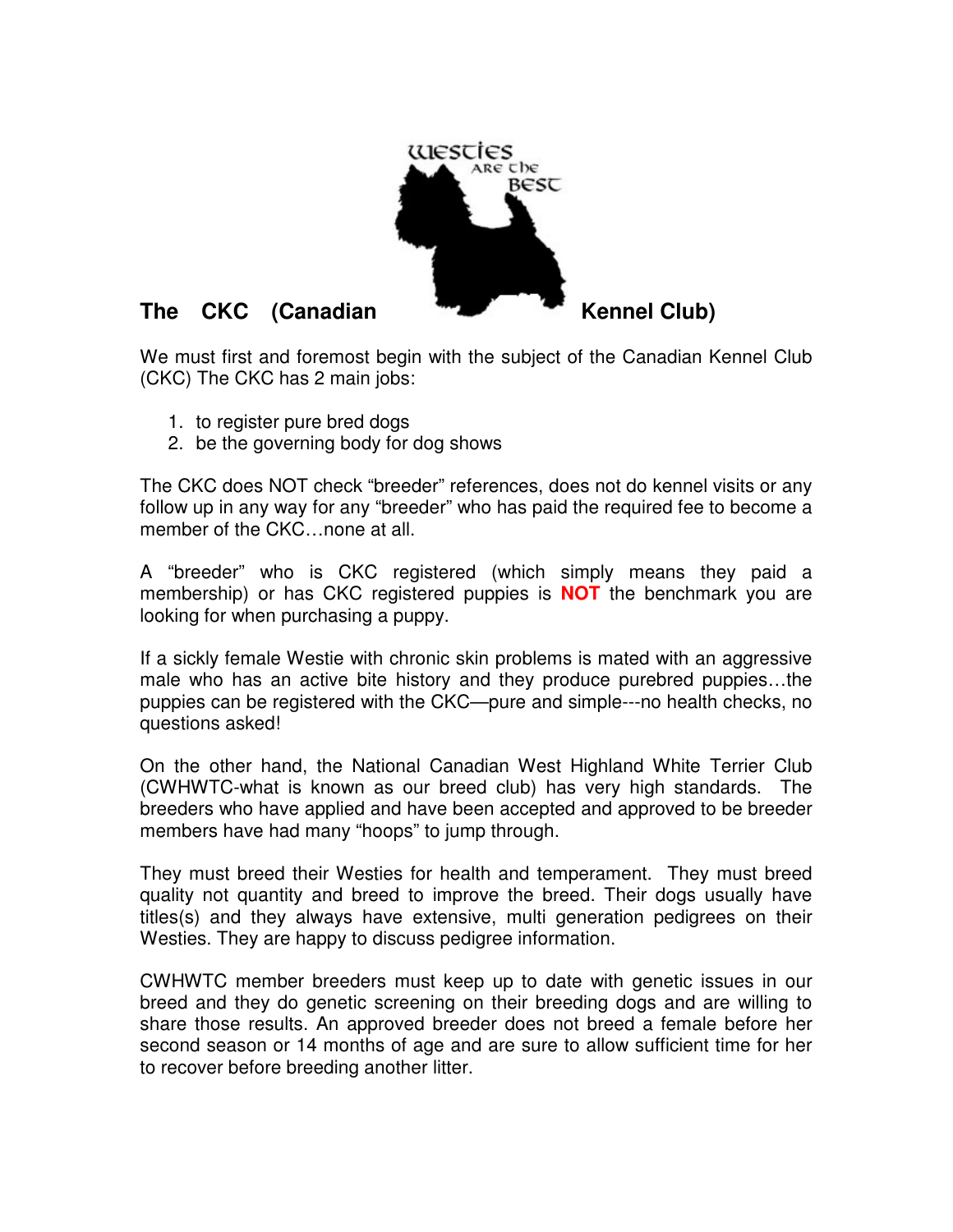They must also have a stringent criteria for selling a puppy/dog and will have many questions for you about family, lifestyle, goals and expectations to determine your suitability...they sell only to carefully screened buyers.

Although you might pay less for a Westie from a back yard breeder, it's almost a given that in the long run, you'll pay a good deal more in vet bills and perhaps emotional trauma than you would from a reputable breeder.

At first glance, it can be difficult to determine the difference between a backyard breeder and a reputable breeder. The trick is to do your homework beforehand and know what questions to ask the breeder.

Question #1:

**"Are you a member of the National breed club???"** (please remember what we said above about how easy it is to become a member of the CKC---you are not asking if they are a member of the CKC and you are not asking if their puppies are "registered")… you are asking if they are a member of their national breed club. If the answer is no-you must ask why and then your follow up question to them must be **"I would like to contact the National breed club and talk to them about your kennel, is that a problem?"** If they do have a problem, it is time to hang up....quickly!!!!!!!!!!!!!!!!!!!

Question #2:

**"I would like to come to your home/kennel and see the dogs…is that a problem??"** If a breeder will not let you come to their home or kennel and see the puppies and/or the sire and dam…this is a large **RED** flag!!! They may tell you it is for "health reasons" that kennel visitations are not allowed, however that is not the case. A reputable breeder will always allow you to view the puppies and their parents before paying for a dog. Do not agree to meet the breeder off site. TRUST YOUR INSTINCTS ON THIS!

Question #3:

**"Do you do genetic testing on your Westies and may I see the specific genetic testing that was done on the dam and the sire of the litter of puppies I am interested in?"** The answer to both of those questions should be yes…reputable breeders are very pleased to show you all the info about their dogs and are proud to show off how very well bred they are.

Question #4:

**"What kind of health guarantee do you offer?"** A reputable breeder will provide you with a health guarantee and will also be willing to take the dog back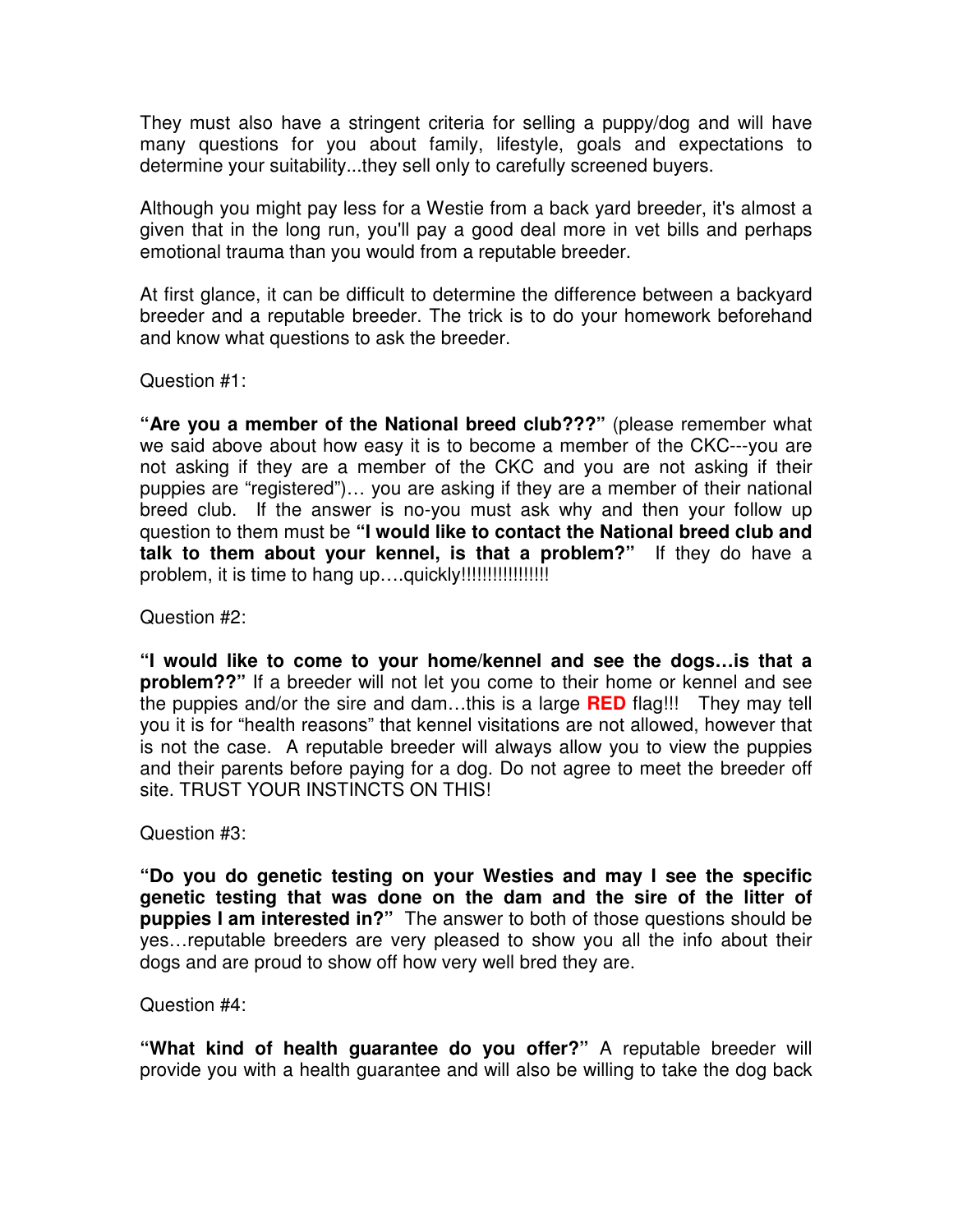at any time should you no longer be able to keep it. No reputable breeder wants one of their dogs to end up in a shelter.

Question #5:

**"May I please see a copy of your purchase contract before I buy???"** You should be required to sign a contract when you pick up your puppy that requires you to spay or neuter your Westie etc. but you need to see this beforehand so you know exactly what you are agreeing to and what the breeder is responsible for. Responsible breeders breed because they want to better the breed, not just produce more dogs.

Question #6:

**"What questions do you have for me?"** OK…sounds simple, but this is a BIG one...if the breeder's answer is "Oh I have been doing this for years and I can just tell that you are a nice person and would be great for one of my puppies"…tell them your house is on fire and you have to hang up and will get back to them tomorrow!!!!

A reputable breeder will have plenty of questions for you as well. They don't want just anyone to have one of their dogs. Many will require a letter of reference from your veterinarian. They want to make sure that all of their puppies wind up in the best possible homes

The back yard breeder is the single greatest cause of pet overpopulation. Back yard breeders usually do not have bad intentions, but the results of back yard breeding are devastating. Back yard breeders simply bring two breeding animals together regardless of their quality and are not interested in scientific breeding. Their aim is to fulfill a personal need or goal, not to improve the breed and bring excellent quality dogs to the world.

Back yard breeders are not necessarily bad people, they often are middle to upper income families and their dogs can be well loved….however their responsibility ends when they see the purchaser's tail-lights disappear down the driveway-this is not the breeder relationship you would ever want.

Back yard breeders do not have the knowledge to properly raise a healthy, socialized litter or to help the new owner with any problems that might arise. There is no future support to the buyer and the BYBs are not in it for the long haul and they may not be around in a few years when your Westie has a problem and you need help.